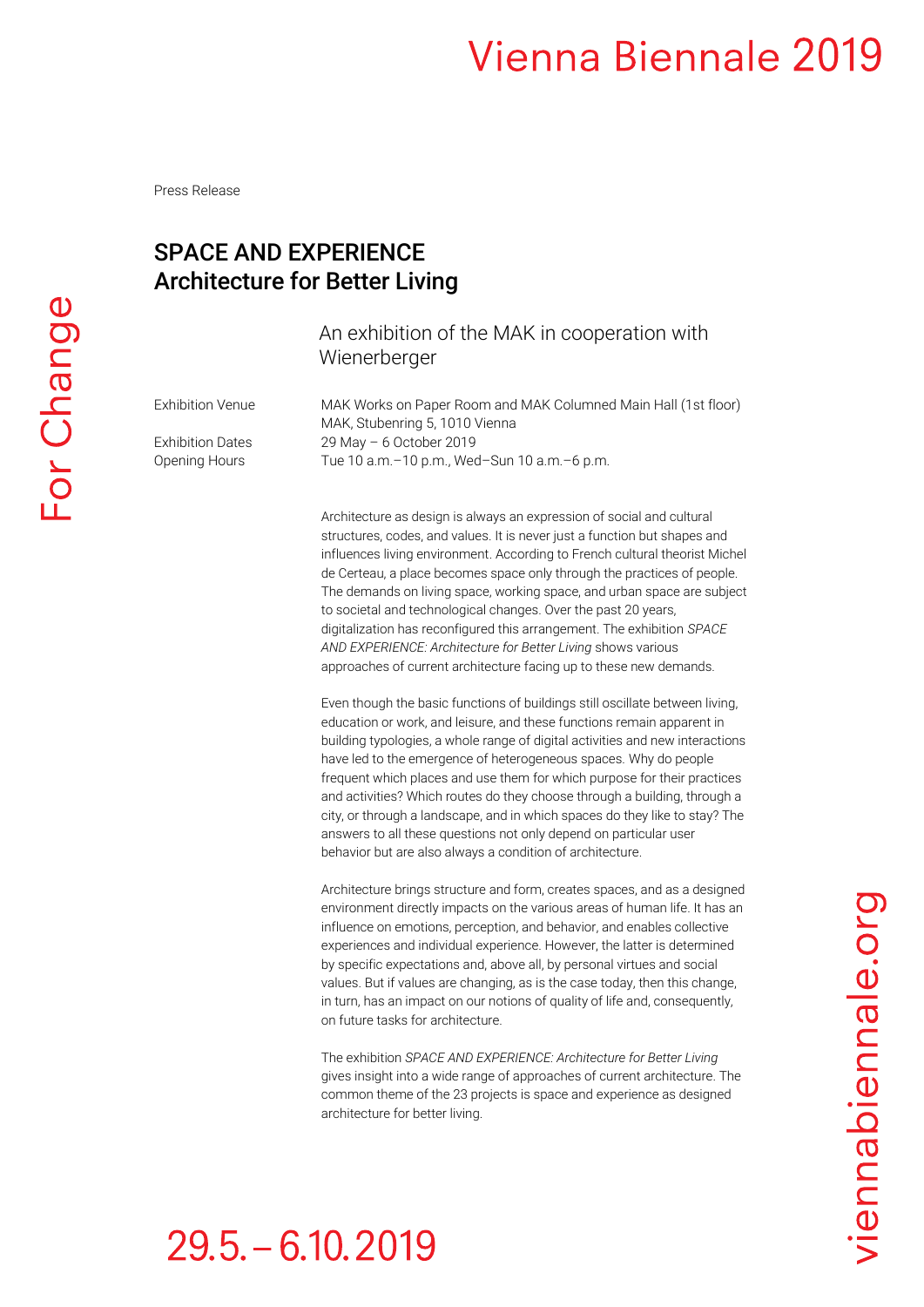Page 2

The exhibition centers around the question how architecture will want to perceive its role in the future and what constitutes this "better living" specifically with regard to materiality, ecology, design of atmospheres, participation, hospitality, design of communities, and perspective. Architectural contributions as well as projects that highlight space and experience as design tasks and offer more inclusion, more accessibility, and more uniqueness are presented.

Ten international architecture and design firms are represented with drawings, layouts, renderings, videos, and photographs of their projects. The aforementioned quality characteristics of these projects aim towards "better living." The majority of the projects exhibited are designed for the wider public and are new buildings, reconstructions, annexes, or extensions that have already been realized or are currently in the planning phase; but also applications and prototypes developed in research projects.

Among other projects, MVRDV's *Skygarden* (2017) is shown. Formerly an elevated part of the city highway in Seoul, it was transformed into public green space and today presents itself as a botanical garden with Korean plants and trees in the middle of the city.

Mostlikely's *Sudden Workshop* projects (2015/16) highlight the social and cultural value added by collaborative building actions. Without requiring a lot of material, space-encompassing urban furniture creates impulses to revitalize community and urbanity in Vienna.

Civic Architects demonstrate what a public forum can look like today with *LocHal* (2019), an old train assembly hall in Tilburg in the Netherlands that was converted into a library, a place to work and study, and a space for exhibitions and events.

SPAN (del Campo Manninger) give an outlook on the digitally expanded possibilities of experiencing space with their work *Augmentations of the Real* (2018), which visitors can explore themselves at the exhibition with the provided app.

With *H.O.R.T.U.S. XL Astaxanthin.g* (2019), a spacious 3-D printed biodigital prototype, ecoLogicStudio impressively illustrates the potential of cyanobacteria (blue algae). This living architecture will grow over the course of the exhibition and by means of photosynthesis produce oxygen and biomass in the MAK Works on Paper Room.

The exhibition is a cooperation with Wienerberger and—on the occasion of the 200th anniversary of the enterprise—is complemented by a presentation on the cultural-historical significance of Wienerberger.

viennabiennale.org

### $29.5 - 6.10, 2019$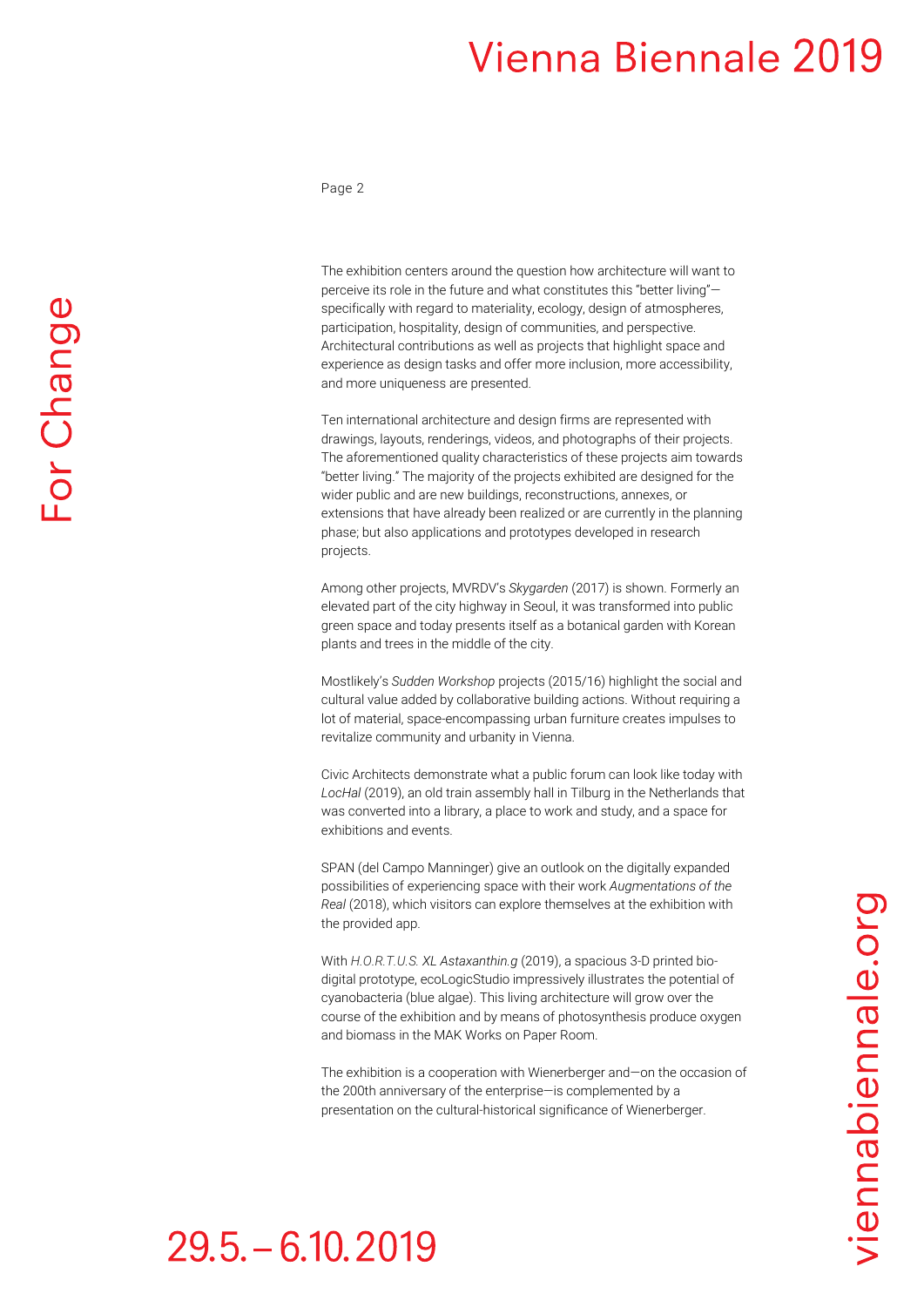Page 3

Among other things, plates from around 1900 made of ceramic tiles are displayed, which are exhibited as printed postcards to take along. Visitors can actively engage in *SPACE AND EXPERIENCE: Architecture for Better Living* and are invited to point out places and spaces historical ceramic tiles can still be encountered today.

The exhibition design by Tzou Lubroth Architects also alludes to the topic SPACE AND EXPERIENCE: Architecture for Better Living. Five especially designed pavilions, covered with glazed Wienerberger roof tiles in different colors, illuminate the arcaded gallery of the MAK Columned Main Hall with different nuances of light. The pavilions not only function as guideposts to the MAK Works on Paper Room but also set the mood for the different topics of the exhibition with regard to space, acoustics, and themes.

The MAK Works on Paper Room itself is lined with plastic pipes by the company Pipelife, which reveal new insights. Depending on your perspective and where you are standing, the room appears framed or enshrouded, thus creating an entirely new effect.

Three expert meetings and a symposium themed "Space and Experience" already took place in the run-up to and in preparation of the exhibition. Video recordings of all symposium talks can be found on the MAK YouTube channel.

Architects and designers: Civic Architects, ecoLogicStudio, Energy Design Cody, Liquifer Systems Group, mostlikely, MVRDV, Realarchitektur, Space Popular, SPAN (del Campo Manninger), Tzou Lubroth Architects

Curator: Nicole Stoecklmayr, Scenes of Architecture Advisory board of international experts: Brian Cody, Gert Kwekkeboom, Mark Neuner, Claudia Pasquero, and Petra Petersson Exhibition design: Tzou Lubroth Architects Graphic design: Maria Prieto Barea

#spaceandexperience

Image material on the exhibition at MAK.at/press and viennabiennale.org

#### Main sponsor wienerberger

## $29.5 - 6.10, 2019$